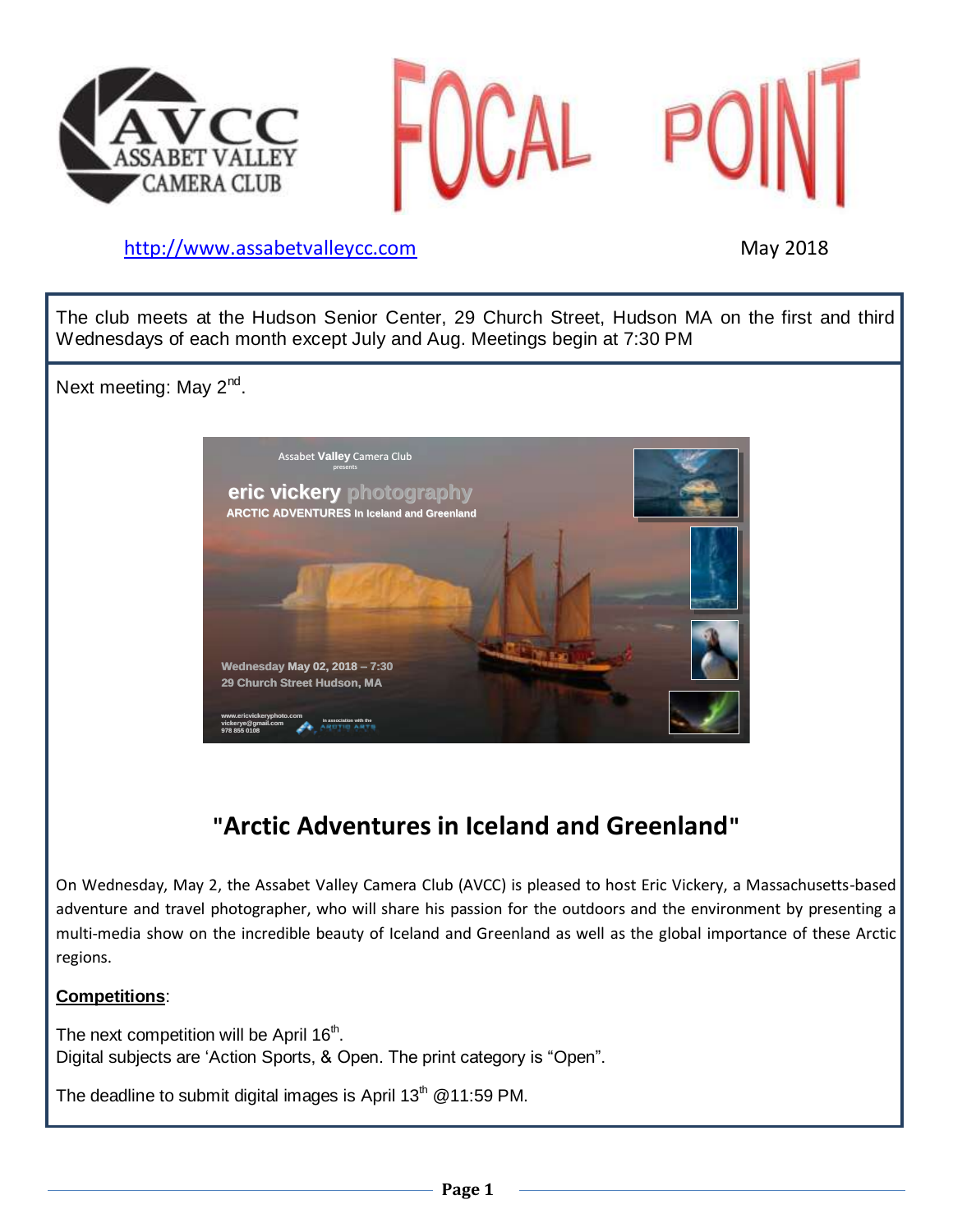# **ANNOUNCEMENTS**



## **Arctic Adventures in Iceland and Greenland"**

On Wednesday, May 2, the Assabet Valley Camera Club (AVCC) is pleased to host Eric Vickery, a Massachusetts-based adventure and travel photographer, who will share his passion for the outdoors and the environment by presenting a multi-media show on the incredible beauty of Iceland and Greenland as well as the global importance of these Arctic regions.

Eric has had the good fortune to join photographers from ten other countries on a winter visit to the south coast of Iceland to experience ice caves, auroras and glaciers. Photographic experiences on this trip enabled him to work with and contribute to *The Arctic Arts Project* whose mission is to educate, inspire and provide perspective on the kinetic evolution of the Arctic. The *Project's* goal is to present a visual body of work that will reveal a unique perspective of climate change in the Arctic. For more information, visit their website at **http://arcticartsproject.com**.

Continuing his association with *The Arctic Arts Project*, Eric journeyed to Scoresby Sound in East Greenland recently with another photographic team on the Schooner *Donna Wood* to experience the raw existence of the remote landscapes and Inuit settlements. To complement the considerable experience and talent of this photographic team, Eric provided support for aerial perspective with drone video and still photography. The scale and beauty of these regions is truly beyond words and better shared visually.

Vickery, an active member in the Camera Club of Central New England, has presented this program in his native town of Lunenburg as well as other locations in Central Massachusetts. Eric's passion for travel and adventure go hand and hand with his love of photography. To see his work, visit **http://vickeryphoto.com .**

The presentation is free and open to the general public. AVCC welcomes anyone interested in learning more about photography as a visual art and its practical application as a science. Meetings are held at 7:30 PM on the first and third Wednesday of each month from September through early June in the Great Room at the Hudson Senior Center, 29 Church Street. For more information check out the AVCC website at **assabetvalleycc.com** or contact John Gill, club President, at 978-293-5192.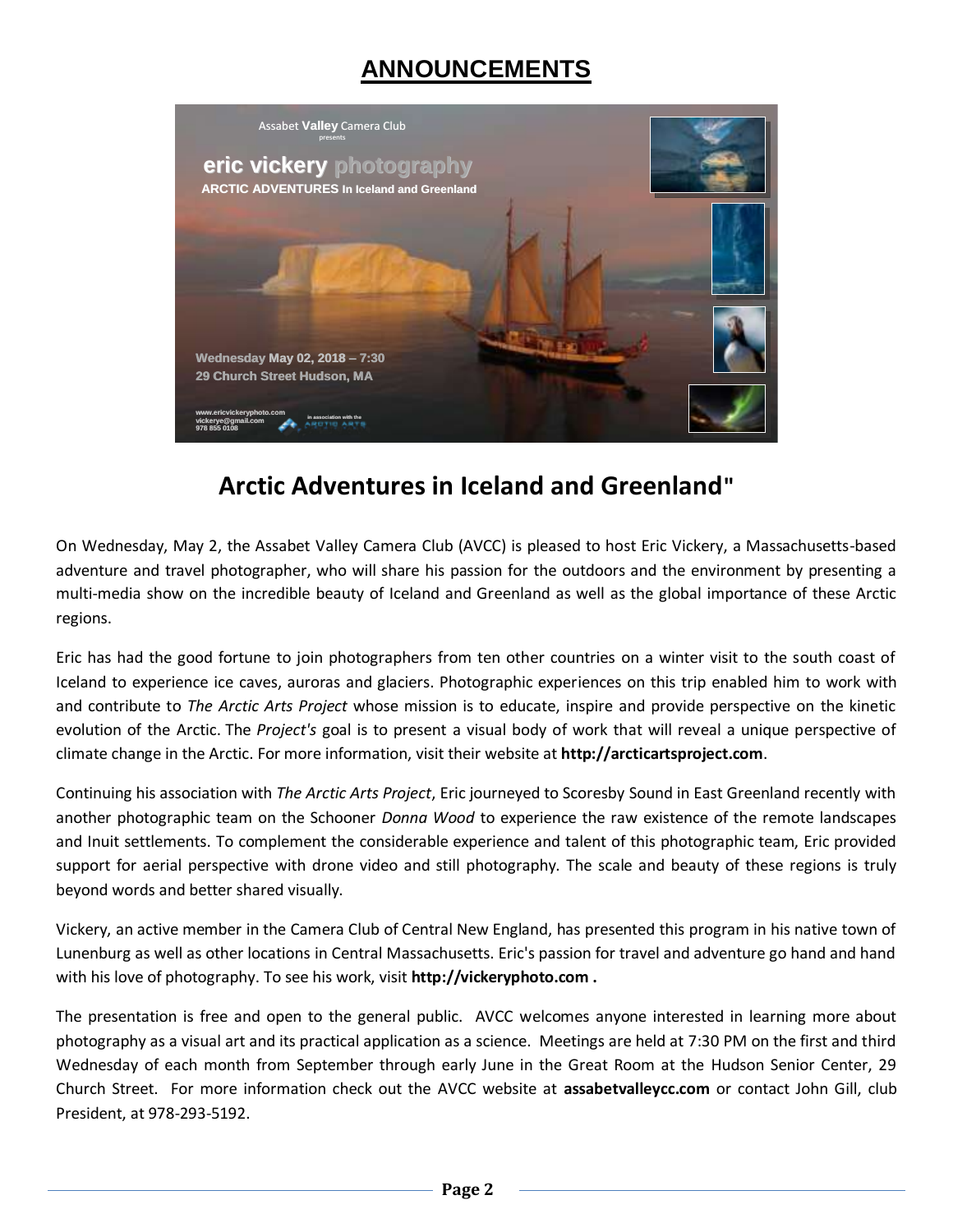## **E-Board Meeting**:

I have scheduled the e-board meeting for May 17, 2018, @ 7PM. Please send John at [jandsgill@verizon.net](mailto:jandsgill@verizon.net) any agenda items that you have.

### **Multi-Screen Competition**:

The Multi-screen competition is coming up, so mark your calendars for Monday, May 21st. The event will be held at the First Church in Sterling, 6 Meetinghouse Road. Set up will be at 6:30, with the judging to follow at 7:00. Everyone attending should bring a snack. While your calendars are out, also mark down Monday, April 30th, when we will meet at the Senior Center to select our entrants for the contest. Please bring your most successful prints, as we need to select 10 for our entry.

## **Acadia National Park**:

Have you been to Acadia National Park? Would you like to have your photos included in a show, to be presented at the season-ending banquet? Please send as many as you would like, up to around 20, to Todd Mathieson at [toddmathie@comcast.net](mailto:toddmathie@comcast.net) by May 18th. A Pro Show Gold program will be created from the submitted images.

## **Days Inn Photo Contest**

This is an interesting photo contest being held by Days Inn. They are looking for a photographer to photograph sunrises and sunsets for their properties. The winner gets to travel around the country for a month all expenses paid, plus \$10k at the end. Nice summer job if you can get it. <http://www.wcvb.com/article/days-inn-suntern-outdoor-photography-job/20111776>

## **ArtWeek**

ArtsFest Hudson is part of the statewide initiative "ArtWeek", with more than 525 events in 155 towns and neighborhoods across the state!

Hudson's premiere arts and crafts festival is happening this Saturday, May 5th from 12-5 pm. We'll be showcasing 52 local vendors along Main Street from Town Hall to Main Street Bank. There'll be musical performances all day long, a community paint station, sidewalk chalk, bubbles, a children's crafting area, and more...

This event is produced by the Hudson Downtown Business Improvement District and sponsored by River's Edge Arts Alliance, Serendipity, Create Honesty, Puzzlescape, and Tom Drisoll Piano Service.

Hope to see you there! Regards, Debra Vanderwerf ArtsFest Hudson Planning Committee, Chair (978) 394-0627 mobile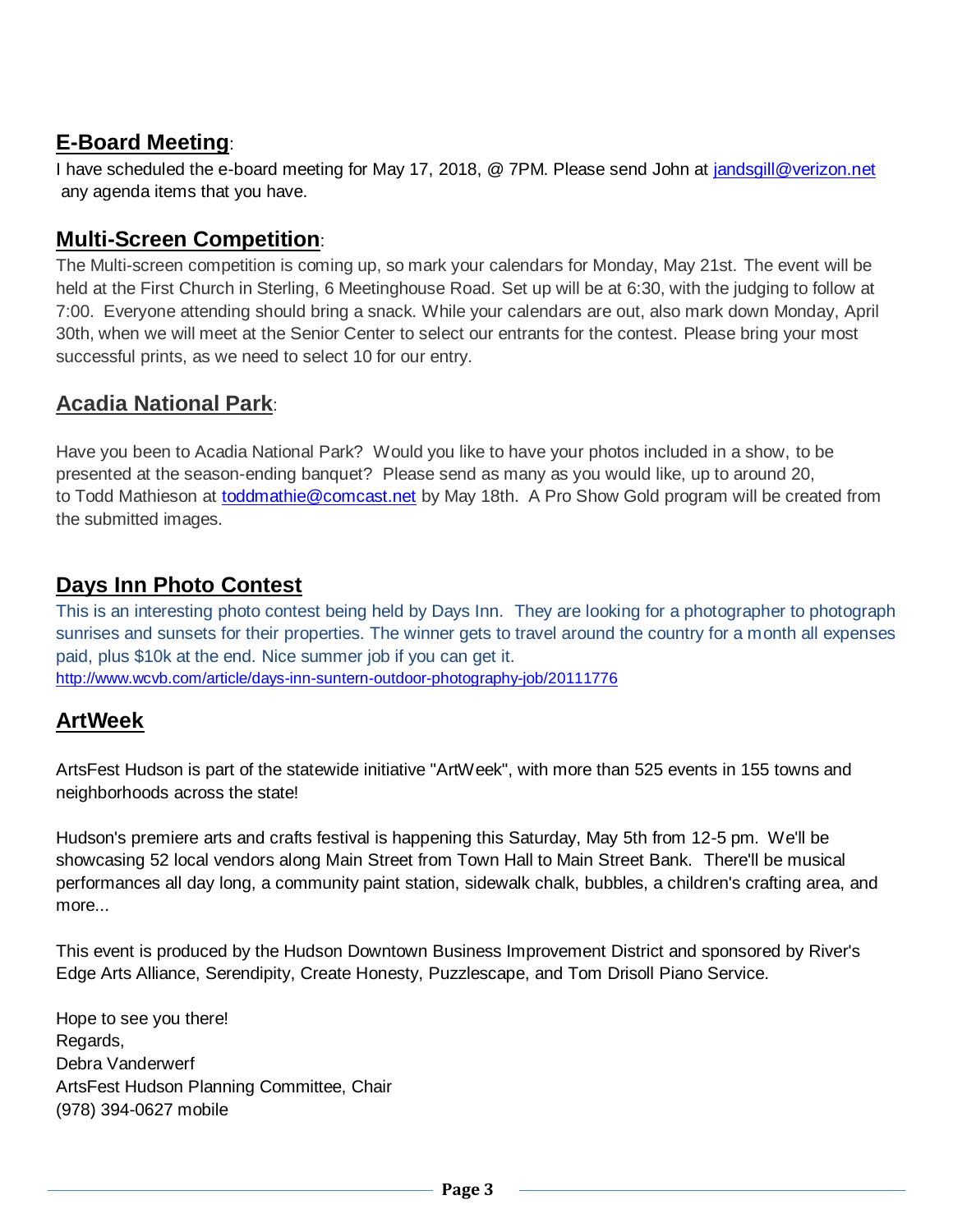| TITLE                                    | SUBMITTED BY                 | <b>SCORE</b> | AWARD           |
|------------------------------------------|------------------------------|--------------|-----------------|
| <b>GOLD</b>                              |                              |              |                 |
| Lotus #6                                 | John Gill                    | 27           | 1st             |
| Here's Looking at You                    | <b>Linda Shelales</b>        | 25.3         | 2 <sub>nd</sub> |
| Heron in Flowers                         | Sue Abrahamsen               | 25           | 3rd             |
| Dragonfly on Lotus Bud - BW              | <b>Todd Mathieson</b>        | 24.8         |                 |
| Perfect Paper Parasols                   | Linda Gilberti               | 24.8         |                 |
| <b>Broken Window</b>                     | <b>Dave Morin</b>            | 24.7         |                 |
| That One, Mom!                           | <b>Bob Cooke</b>             | 21.5         |                 |
|                                          |                              |              |                 |
| <b>SILVER</b>                            |                              |              |                 |
| <b>Cedar Waxwing Eating Berry</b>        | <b>Leon Ferrante</b>         | 28.7         | 1st             |
| <b>Bee on Sunflower</b>                  | <b>Bob Escott</b>            | 25           | 2 <sub>nd</sub> |
|                                          |                              |              |                 |
|                                          |                              |              |                 |
| <b>BRONZE</b>                            |                              |              |                 |
| <b>Snowy in the Dunes</b>                | <b>Darlene Holman</b>        | 25.1         | 1st             |
| Venice                                   | <b>Elliot Mednick</b>        | 24.1         | 2 <sub>nd</sub> |
| <b>Stripes</b>                           | Mary Strachan                | 22.5         | 3rd             |
| <b>Riverbank</b>                         | <b>Linda DeStefano Brown</b> | 22.4         |                 |
| Manhattan Skyline, 9/11/17; Never Forget | Cathy Robotis                | 21.9         |                 |
|                                          |                              |              |                 |
|                                          |                              |              |                 |
|                                          |                              |              |                 |

#### **Apr. '18 Print Competition - OPEN**

**Images Highlighted in Yellow are Eligible for the Quad-Club Competition**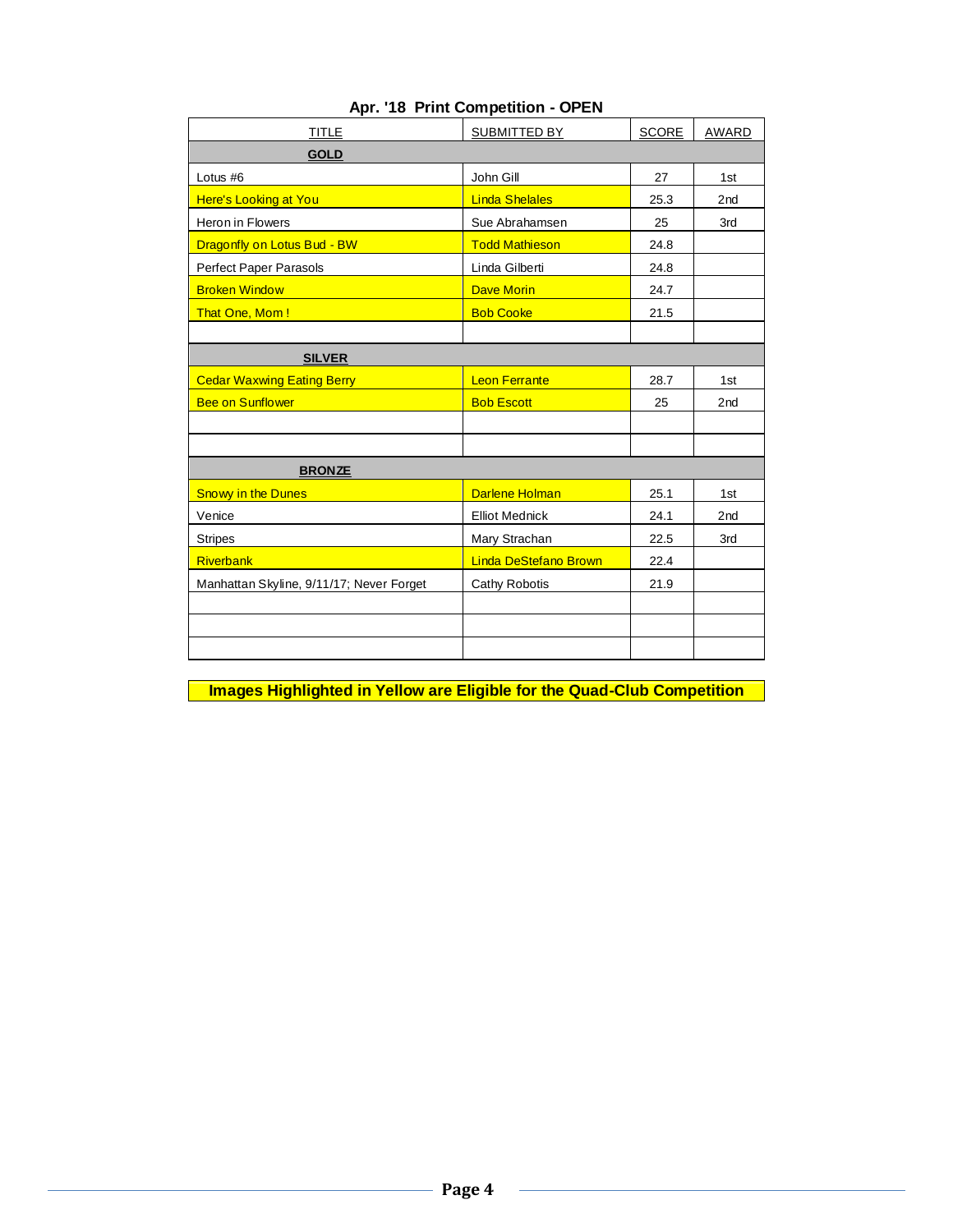| <b>PRINT SUMMARY 2017-2018</b> |             |                                          |               |                 |             |                   |               |            |             |              |  |  |  |
|--------------------------------|-------------|------------------------------------------|---------------|-----------------|-------------|-------------------|---------------|------------|-------------|--------------|--|--|--|
|                                | <b>SEPT</b> | <b>OCT</b>                               | <b>NOV</b>    | <b>DEC</b>      | <b>JAN</b>  | <b>FEB</b>        | <b>MAR</b>    | <b>APR</b> | <b>MAY</b>  |              |  |  |  |
| <b>GOLD</b>                    | Open        | Open                                     | <b>Nature</b> | <b>Creative</b> | Open        | <b>Monochrome</b> | <b>Nature</b> | Open       | Open        | <b>TOTAL</b> |  |  |  |
| John Gill                      | 26.1        | 26.3                                     | 26.9          | 26.4            | 23.8        | 24.5              | 28.3          | 27         | $\mathbf 0$ | 209.3        |  |  |  |
| <b>Todd Mathieson</b>          | 25.5        | 26                                       | 28.6          | 25.5            | 24.9        | 26.3              | 24.2          | 24.8       | $\Omega$    | 205.8        |  |  |  |
| Linda Shelales                 | 24.7        | 22.7                                     | 26.8          | 23.9            | 24.7        | 26.6              | 27.3          | 25.3       | $\mathbf 0$ | 202          |  |  |  |
| Sue Abrahamsen                 | 25          | 22                                       | 28.5          | 25.5            | 23.7        | 25.1              | 26.1          | 25         | $\Omega$    | 200.9        |  |  |  |
| Linda Gilberti                 | 22.8        | 23.5                                     | 23.7          | 25.6            | 24.7        | 23.5              | 26.6          | 24.8       | $\mathbf 0$ | 195.2        |  |  |  |
| <b>Bob Cooke</b>               | 24.2        | 22.7                                     | 27.2          | 24.8            | 23          | 24.2              | 24.5          | 21.5       | $\mathbf 0$ | 192.1        |  |  |  |
| Dave Morin                     | 23.9        | 23.1<br>24.3<br>22.8<br>$\mathbf 0$<br>0 |               |                 | $\mathbf 0$ | 24.7              | $\mathbf 0$   | 118.8      |             |              |  |  |  |
| <b>SILVER</b>                  | Open        | Open                                     | <b>Nature</b> | <b>Creative</b> | Open        | <b>Monochrome</b> | <b>Nature</b> | Open       | Open        | <b>TOTAL</b> |  |  |  |
| Leon Ferrante                  | 25.6        | 28.1                                     | 26.8          | 25.2            | 25.3        | 25.7              | 26.5          | 28.7       | $\mathbf 0$ | 211.9        |  |  |  |
| <b>Bob Escott</b>              | 24.6        | 24                                       | 24.2          | 27.5            | 25.1        | 24.3              | 26.5          | 25         | $\mathbf 0$ | 201.2        |  |  |  |
| Maureen Mathieson              | 26.4        | 26.2                                     | 25.4          | $\mathbf 0$     | $\pmb{0}$   | 25.3              | $\mathbf 0$   | 0          | $\mathbf 0$ | 103.3        |  |  |  |
| Barbara Huntley                | 21.2        | 24.5                                     | $\mathbf 0$   | 0               | 24          | $\pmb{0}$         | $\pmb{0}$     | 0          | $\mathbf 0$ | 69.7         |  |  |  |
| Ann DeCristofaro               | $\pmb{0}$   | 0                                        | 24.3          | 24.3            | $\mathbf 0$ | $\pmb{0}$         | $\mathbf 0$   | 0          | $\mathbf 0$ | 48.6         |  |  |  |
| Diana Bull                     | 23.2        | 0                                        | $\mathbf 0$   | 0               | $\mathbf 0$ | $\mathbf 0$       | 0             | 0          | $\mathbf 0$ | 23.2         |  |  |  |
| <b>BRONZE</b>                  | Open        | Open                                     | <b>Nature</b> | <b>Creative</b> | Open        | Monochrome        | <b>Nature</b> | Open       | Open        | <b>TOTAL</b> |  |  |  |
| Darlene Holman                 | 24.4        | 25.5                                     | 28.4          | 26.3            | 25.8        | 26.2              | 27.6          | 25.1       | $\mathbf 0$ | 209.3        |  |  |  |
| Linda DeStefano Brown          | 23.6        | 25.3                                     | 22.8          | 27.1            | 23.2        | 24.8              | 24.6          | 22.4       | $\mathbf 0$ | 193.8        |  |  |  |
| Mary Strachan                  | 23.8        | 21.6                                     | 23            | 25.2            | 24.2        | 24.7              | 24.7          | 22.5       | $\mathbf 0$ | 189.7        |  |  |  |
| <b>Cathy Robotis</b>           | 23.8        | 0                                        | $\mathbf 0$   | 24.2            | 22.9        | 26                | 26.8          | 21.9       | $\mathbf 0$ | 145.6        |  |  |  |
| <b>Elliot Mednick</b>          | $\pmb{0}$   | 0                                        | 0             | 0               | 25.8        | 25.3              | 27.3          | 24.1       | $\mathbf 0$ | 102.5        |  |  |  |
| Larry Alley                    | $\mathbf 0$ | 24.8                                     | 25.3          | 0               | $\mathbf 0$ | 27.1              | 25.1          | 0          | $\mathbf 0$ | 102.3        |  |  |  |
| <b>Bill Weiblen</b>            | 25          | 21.7                                     | 24.3          | 0               | $\pmb{0}$   | 0                 | $\mathbf 0$   | 0          | $\mathbf 0$ | 71           |  |  |  |
| Morgan McSweeney               | 0           | 0                                        | $\mathbf 0$   | 0               | 21.5        | 22.7              | $\mathbf 0$   | 0          | $\mathbf 0$ | 44.2         |  |  |  |
| Art Walker                     | $\mathbf 0$ | 0                                        | $\mathbf 0$   | 23.4            | $\pmb{0}$   | 0                 | $\mathbf 0$   | 0          | $\mathbf 0$ | 23.4         |  |  |  |
| John Sahagian                  | $\mathbf 0$ | 22.9                                     | 0             | $\pmb{0}$       | $\mathbf 0$ | $\pmb{0}$         | $\pmb{0}$     | 0          | $\mathbf 0$ | 22.9         |  |  |  |
| Larry Wellington               | 22.3        | 0                                        | 0             | 0               | $\pmb{0}$   | $\pmb{0}$         | $\pmb{0}$     | 0          | $\mathbf 0$ | 22.3         |  |  |  |

**Images Highlighted in Yellow are Eligible for the Quad-Club Competition**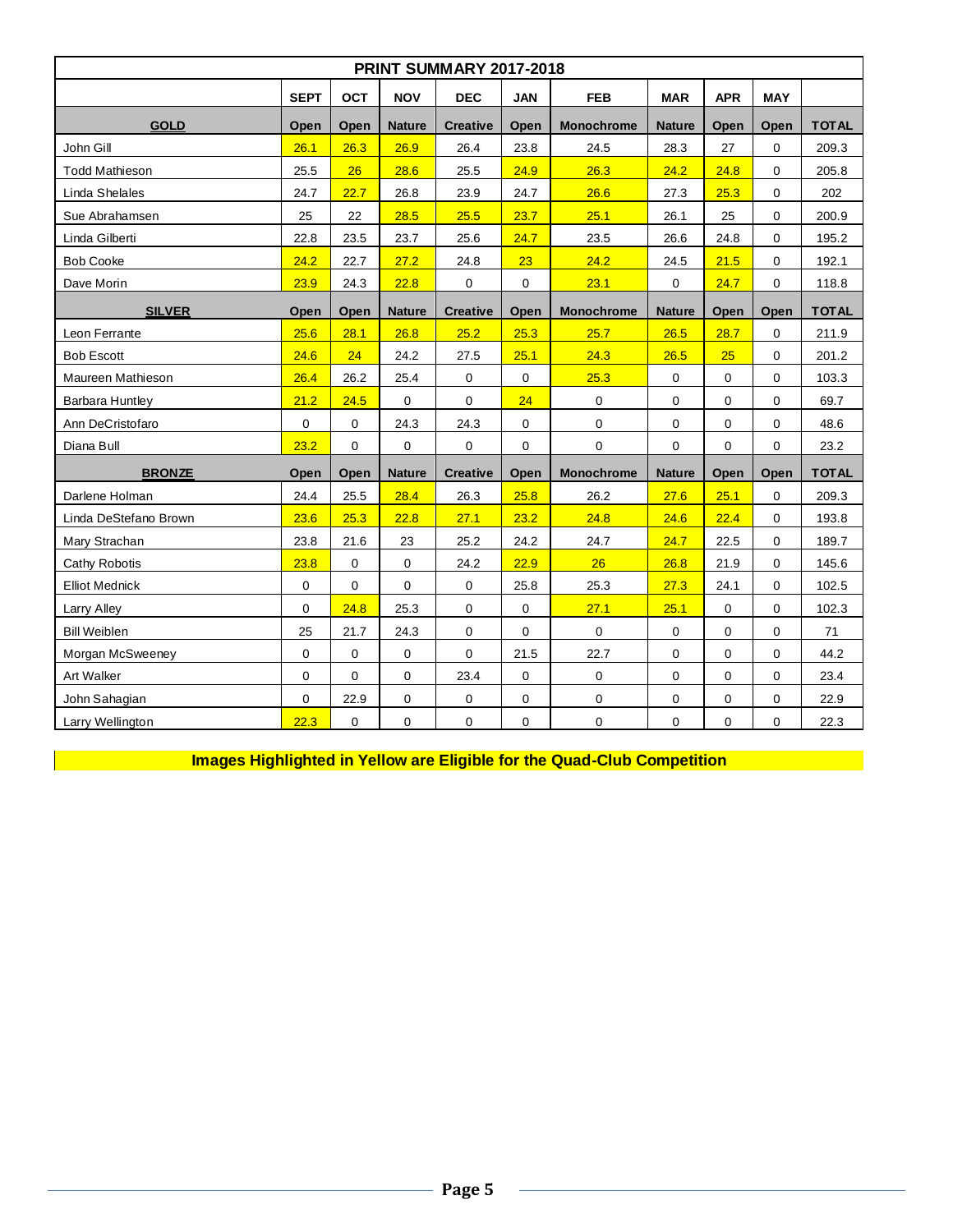| <b>TITLE</b><br>SUBMITTED BY<br><b>SCORE</b><br><b>AWARD</b><br><b>CLASS AA</b><br>Portrait of Burrowing Owl<br>Doris Monteiro<br>27.5<br>1st<br>Camelia Light Pink<br>Sue Abrahamsen<br>26<br>2nd<br>Pelican About to Take Flight<br><b>Tony Monteiro</b><br>25.8<br>3rd<br>Sunrise on a Foggy Field<br>John Gill<br>25.4<br><b>Ginny Harris</b><br>24.9<br>Bee on Daisy |
|---------------------------------------------------------------------------------------------------------------------------------------------------------------------------------------------------------------------------------------------------------------------------------------------------------------------------------------------------------------------------|
|                                                                                                                                                                                                                                                                                                                                                                           |
|                                                                                                                                                                                                                                                                                                                                                                           |
|                                                                                                                                                                                                                                                                                                                                                                           |
|                                                                                                                                                                                                                                                                                                                                                                           |
|                                                                                                                                                                                                                                                                                                                                                                           |
|                                                                                                                                                                                                                                                                                                                                                                           |
|                                                                                                                                                                                                                                                                                                                                                                           |
| Linda Shelales<br>Mandrill Youngster<br>24.4                                                                                                                                                                                                                                                                                                                              |
| Surfing: A Spectator Sport<br><b>Todd Mathieson</b><br>23.7                                                                                                                                                                                                                                                                                                               |
|                                                                                                                                                                                                                                                                                                                                                                           |
|                                                                                                                                                                                                                                                                                                                                                                           |
| <u>Make-Up for</u>                                                                                                                                                                                                                                                                                                                                                        |
|                                                                                                                                                                                                                                                                                                                                                                           |
|                                                                                                                                                                                                                                                                                                                                                                           |
| <b>CLASS A</b>                                                                                                                                                                                                                                                                                                                                                            |
| <b>Burmese Fisherman</b><br>Linda Gilberti<br>25.5<br>1st                                                                                                                                                                                                                                                                                                                 |
| Maureen Mathieson<br>Carpathian Lynx 2018<br>25.4<br>2nd                                                                                                                                                                                                                                                                                                                  |
| Looking Good<br>Leon Ferrante<br>24.4<br>3rd                                                                                                                                                                                                                                                                                                                              |
| Roseate<br>Barbara Huntley<br>24                                                                                                                                                                                                                                                                                                                                          |
| Diana Ledoux<br>Spring<br>23.7                                                                                                                                                                                                                                                                                                                                            |
| Boothbay Harbor<br><b>Bob Escott</b><br>23.1                                                                                                                                                                                                                                                                                                                              |
| <b>Red Vase and Carnations</b><br>Dave Reynard<br>23                                                                                                                                                                                                                                                                                                                      |
| Jill Lockwood<br>22.1<br>Tulip                                                                                                                                                                                                                                                                                                                                            |
| The Winter That Wouldn't End #2<br>Dean Giolas<br>21.1                                                                                                                                                                                                                                                                                                                    |
|                                                                                                                                                                                                                                                                                                                                                                           |
|                                                                                                                                                                                                                                                                                                                                                                           |
| <b>Make-Up for</b>                                                                                                                                                                                                                                                                                                                                                        |
|                                                                                                                                                                                                                                                                                                                                                                           |
|                                                                                                                                                                                                                                                                                                                                                                           |
| <b>CLASS B</b>                                                                                                                                                                                                                                                                                                                                                            |
| New England Chilly Finch<br>28.1<br>Jane Parker<br>1st                                                                                                                                                                                                                                                                                                                    |
| Grizzly Walking the Beach<br>Mary Strachan<br>26.5<br>2nd                                                                                                                                                                                                                                                                                                                 |
| Painted Lady<br>Darlene Holman<br>26.1<br>3rd                                                                                                                                                                                                                                                                                                                             |
| Northern Flicker Couple<br>Theresa Vachowski<br>25.9                                                                                                                                                                                                                                                                                                                      |
| Through the Looking Glass<br><b>Catherine Robotis</b><br>23.9                                                                                                                                                                                                                                                                                                             |
| Shadows<br>Natalie Schiavone<br>23.9                                                                                                                                                                                                                                                                                                                                      |
| Cape Cod Lighthouse Stairway<br>John McKinney<br>23.9                                                                                                                                                                                                                                                                                                                     |
| Jim Quinn<br>Coney Island Parachute Jump<br>23.5                                                                                                                                                                                                                                                                                                                          |
| Veiled<br>Linda DeStefano Brown<br>23                                                                                                                                                                                                                                                                                                                                     |
| At the Isabella Stewart Gardner Museum<br><b>Elliot Mednick</b><br>22.8                                                                                                                                                                                                                                                                                                   |
| Life's a Beach<br>Susan Nichols<br>22.3                                                                                                                                                                                                                                                                                                                                   |
| <b>Bluebird Sharing</b><br>Diana Bull<br>22.2                                                                                                                                                                                                                                                                                                                             |
| <b>Bob Cooke</b><br>21.9<br>Fresh Frog                                                                                                                                                                                                                                                                                                                                    |
| Lobster Trap Along Canal<br>Pam Meoli<br>19.9                                                                                                                                                                                                                                                                                                                             |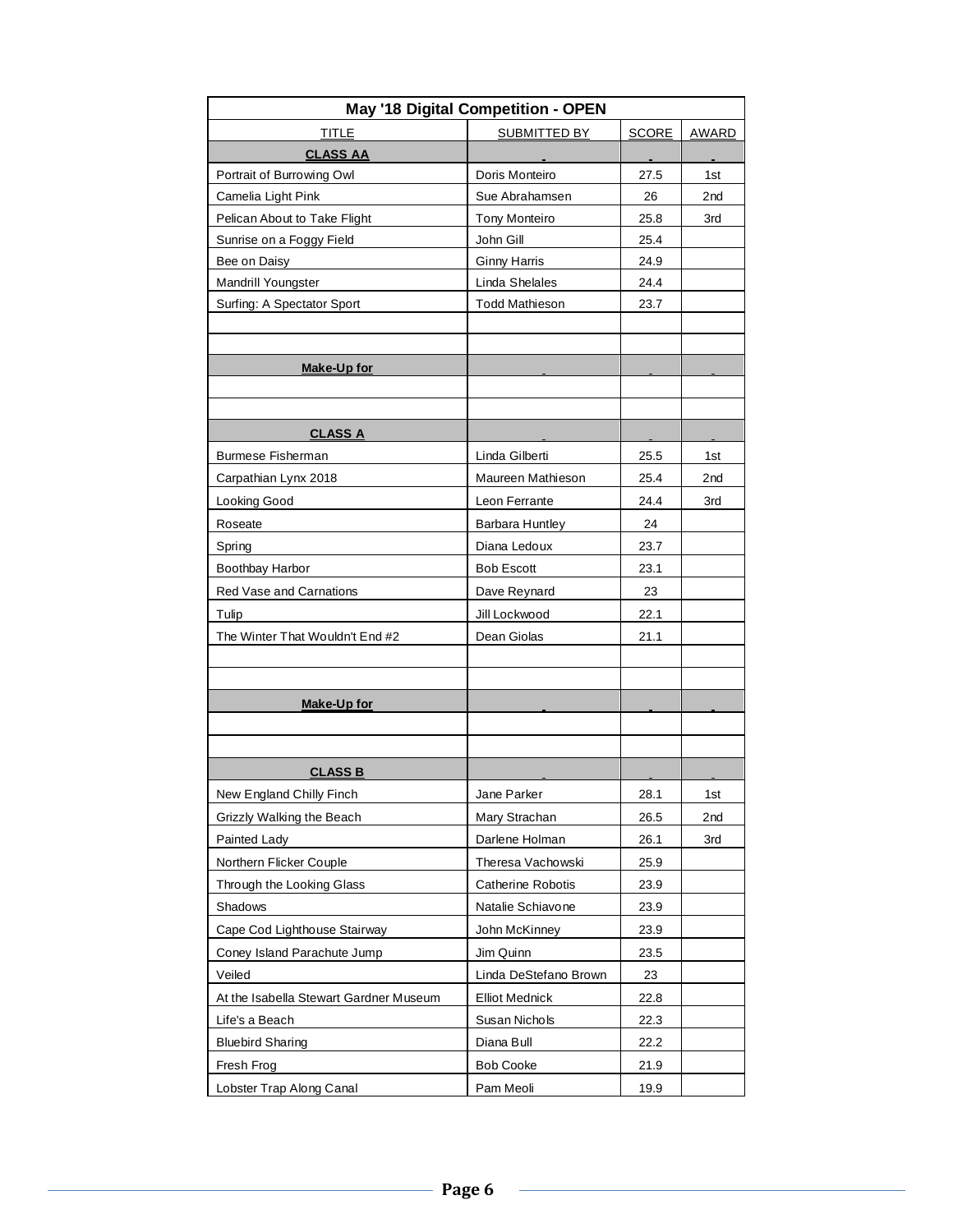| May '18 Digital Competition - NATURE  |                       |              |       |  |  |  |  |  |  |  |  |
|---------------------------------------|-----------------------|--------------|-------|--|--|--|--|--|--|--|--|
| <b>TITLE</b>                          | SUBMITTED BY          | <b>SCORE</b> | AWARD |  |  |  |  |  |  |  |  |
| <b>CLASS AA</b>                       |                       |              |       |  |  |  |  |  |  |  |  |
| Love is in the Air                    | Doris Monteiro        | 28.3         | 1st   |  |  |  |  |  |  |  |  |
| Painted Lady on Cone Flower           | John Gill             | 27.9         | 2nd   |  |  |  |  |  |  |  |  |
| Spoonbill Dads Delivery               | <b>Tony Monteiro</b>  | 27.8         | 3rd   |  |  |  |  |  |  |  |  |
| Loon                                  | <b>Ginny Harris</b>   | 25.9         |       |  |  |  |  |  |  |  |  |
| Muscrat With Snack #1                 | Sue Abrahamsen        | 24.4         |       |  |  |  |  |  |  |  |  |
| Hoverfly on Thistle                   | <b>Todd Mathieson</b> | 24.3         |       |  |  |  |  |  |  |  |  |
| White Heron With Catch                | Linda Shelales        | 24           |       |  |  |  |  |  |  |  |  |
|                                       |                       |              |       |  |  |  |  |  |  |  |  |
| <u>Make-Up for</u>                    |                       |              |       |  |  |  |  |  |  |  |  |
|                                       |                       |              |       |  |  |  |  |  |  |  |  |
|                                       |                       |              |       |  |  |  |  |  |  |  |  |
| <b>CLASS A</b>                        |                       |              |       |  |  |  |  |  |  |  |  |
| Mr. Blue                              | Diana Ledoux          | 25.4         | 1st   |  |  |  |  |  |  |  |  |
| Grand Teton Landscape #2              | Dave Reynard          | 25.2         | 2nd   |  |  |  |  |  |  |  |  |
| Drying Out                            | Barbara Huntley       | 24.4         | 3rd   |  |  |  |  |  |  |  |  |
| Bambi                                 | <b>Bob Escott</b>     | 22.7         |       |  |  |  |  |  |  |  |  |
| Wild Borneo Number Two                | Linda Gilberti        | 22.1         |       |  |  |  |  |  |  |  |  |
| <b>Foggy Sunset</b>                   | Jill Lockwood         | 21.6         |       |  |  |  |  |  |  |  |  |
| The First Spring Hike at Mount Misery | Dean Giolas           | 21.1         |       |  |  |  |  |  |  |  |  |
| Hello Snowy                           | Maureen Mathieson     | 21           |       |  |  |  |  |  |  |  |  |
| You Look Like Dinner                  | Leon Ferrante         | 19.2         |       |  |  |  |  |  |  |  |  |
|                                       |                       |              |       |  |  |  |  |  |  |  |  |
|                                       |                       |              |       |  |  |  |  |  |  |  |  |
| <b>Make-Up for</b>                    |                       |              |       |  |  |  |  |  |  |  |  |
|                                       |                       |              |       |  |  |  |  |  |  |  |  |
|                                       |                       |              |       |  |  |  |  |  |  |  |  |
| <u>CLASS B</u>                        |                       |              |       |  |  |  |  |  |  |  |  |
| <b>Bumble's Last Stop</b>             | Jane Parker           | 27.7         | 1st   |  |  |  |  |  |  |  |  |
| Early Morning Lotus                   | Natalie Schiavone     | 26.1         | 2nd   |  |  |  |  |  |  |  |  |
| Afternoon Swim                        | Pam Meoli             | 25.8         | 3rd   |  |  |  |  |  |  |  |  |
| Elk at the South Rim of Grand Canyon  | Mary Strachan         | 25.6         |       |  |  |  |  |  |  |  |  |
| Cleared for Takeoff                   | <b>Elliot Mednick</b> | 25.4         |       |  |  |  |  |  |  |  |  |
| <b>Puffin Mates</b>                   | Darlene Holman        | 25.1         |       |  |  |  |  |  |  |  |  |
| Winter Bathing                        | Catherine Robotis     | 25.1         |       |  |  |  |  |  |  |  |  |
| From the Center                       | Linda DeStefano Brown | 24           |       |  |  |  |  |  |  |  |  |
| Gilla Woodpecker                      | Diana Bull            | 23.1         |       |  |  |  |  |  |  |  |  |
| <b>Turtles Sunbathing</b>             | John McKinney         | 22.3         |       |  |  |  |  |  |  |  |  |
| Flower                                | Susan Nichols         | 21.6         |       |  |  |  |  |  |  |  |  |
| <b>Bird</b>                           | Jim Quinn             | 21.5         |       |  |  |  |  |  |  |  |  |
| Alaska Sea Otter                      | <b>Bob Cooke</b>      | 21.4         |       |  |  |  |  |  |  |  |  |
| Lilac Buds                            | Theresa Vachowski     | 20.9         |       |  |  |  |  |  |  |  |  |